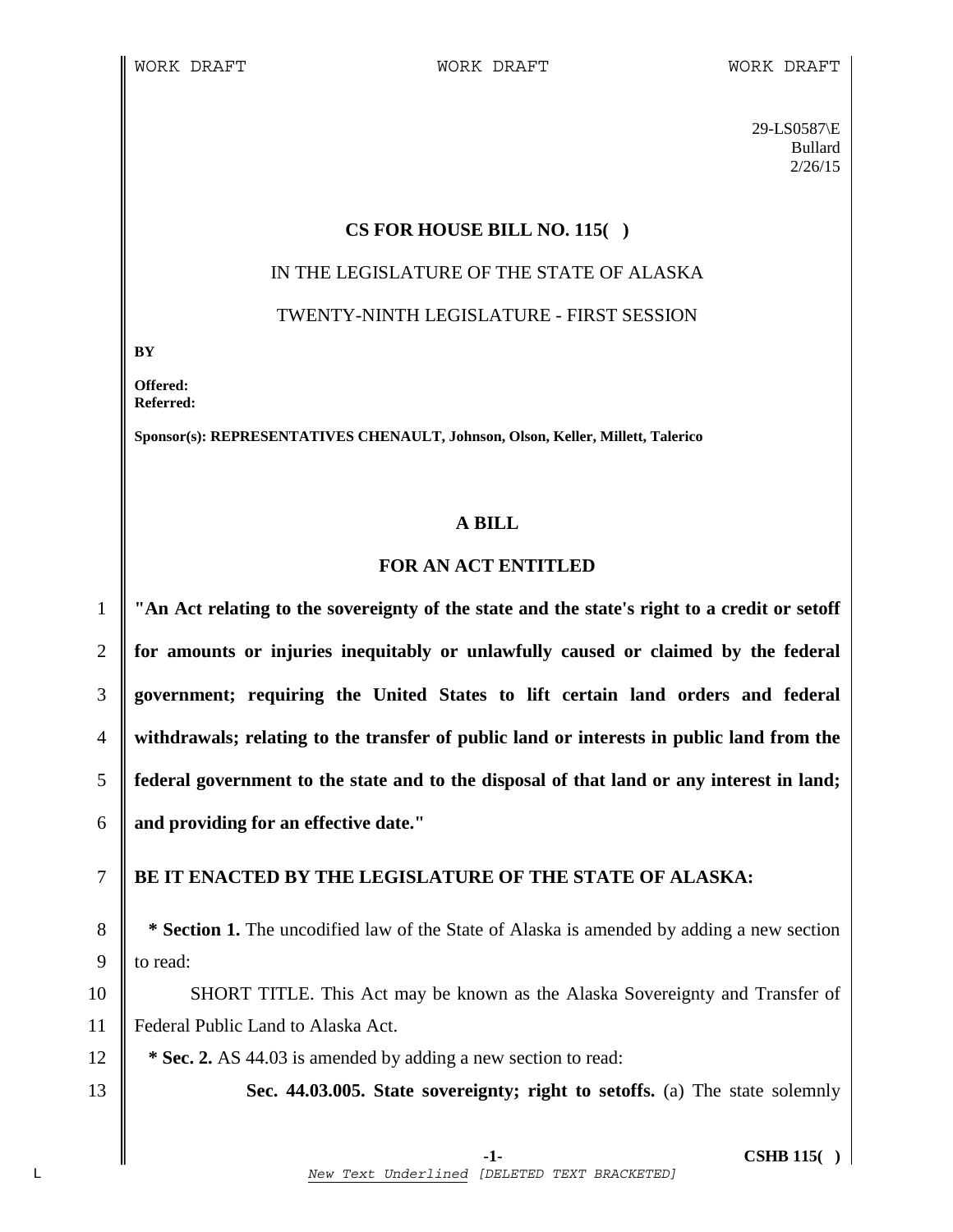1 affirms its state sovereignty and fully reserves and asserts all rights and powers 2 directly and indirectly related to those rights and powers under the Ninth and the 3 Tenth Amendments to the Constitution of the United States.

4 (b) The affirmation, reservation, and assertion in (a) of this section include the 5 reservation of the rights of the state to claim a credit or setoff for any amount or injury 6 inequitably or unlawfully caused or claimed by the federal government.

7 **\* Sec. 3.** The uncodified law of the State of Alaska is amended by adding a new section to 8 || read:

9 TRANSFER OF FEDERAL PUBLIC LAND; RECEIPT BY THE STATE. (a) Before 10 January 1, 2017, the United States shall, subject to acceptance by the state,

11 (1) relinquish title to public land or an interest in land in the state; and

12 (2) transfer title to public land or an interest in land to the state.

13 (b) Under the authority in AS  $38.05.035(a)(11)$  or as otherwise provided by law, the 14 director of the division of lands in the Department of Natural Resources shall accept the land 15 || and interest in land conveyed to the state under (a)(2) of this section on behalf of the state if 16 || the director determines that the acceptance is in the best interest of the state.

17 (c) If the land or interest in land the state receives under (a)(2) of this section is sold, 18 leased, or granted, each contract for the sale, lease, or grant of state land or interest in land, 19 and each deed for state land, properties, or an interest in land transferred by the state must 20  $\parallel$  include a reservation using the language provided for a reservation in AS 38.05.125(a).

21 (d) In this section, "public land" means federal land in the state except for land

22 (1) to which title is held by a person that is not a governmental entity; or

23 (2) used for military or naval purposes, including a military reservation.

24 **\* Sec. 4.** The uncodified law of the State of Alaska is amended by adding a new section to 25  $\parallel$  read:

26 LIFTING OF PUBLIC LAND ORDERS; PERIOD FOR MINERAL 27 EXPLORATION AND RESOURCE EVALUATION. (a) For land not transferred to the state 28 || under sec. 3(a)(2) of this Act, the United States shall lift all public land orders and federal 29 withdrawals subsequent to those public land orders of land in the state so that state land 30 Selections that are currently in top-filed status on that land may attach.

31 (b) To allow the state sufficient time to conduct mineral exploration and resource